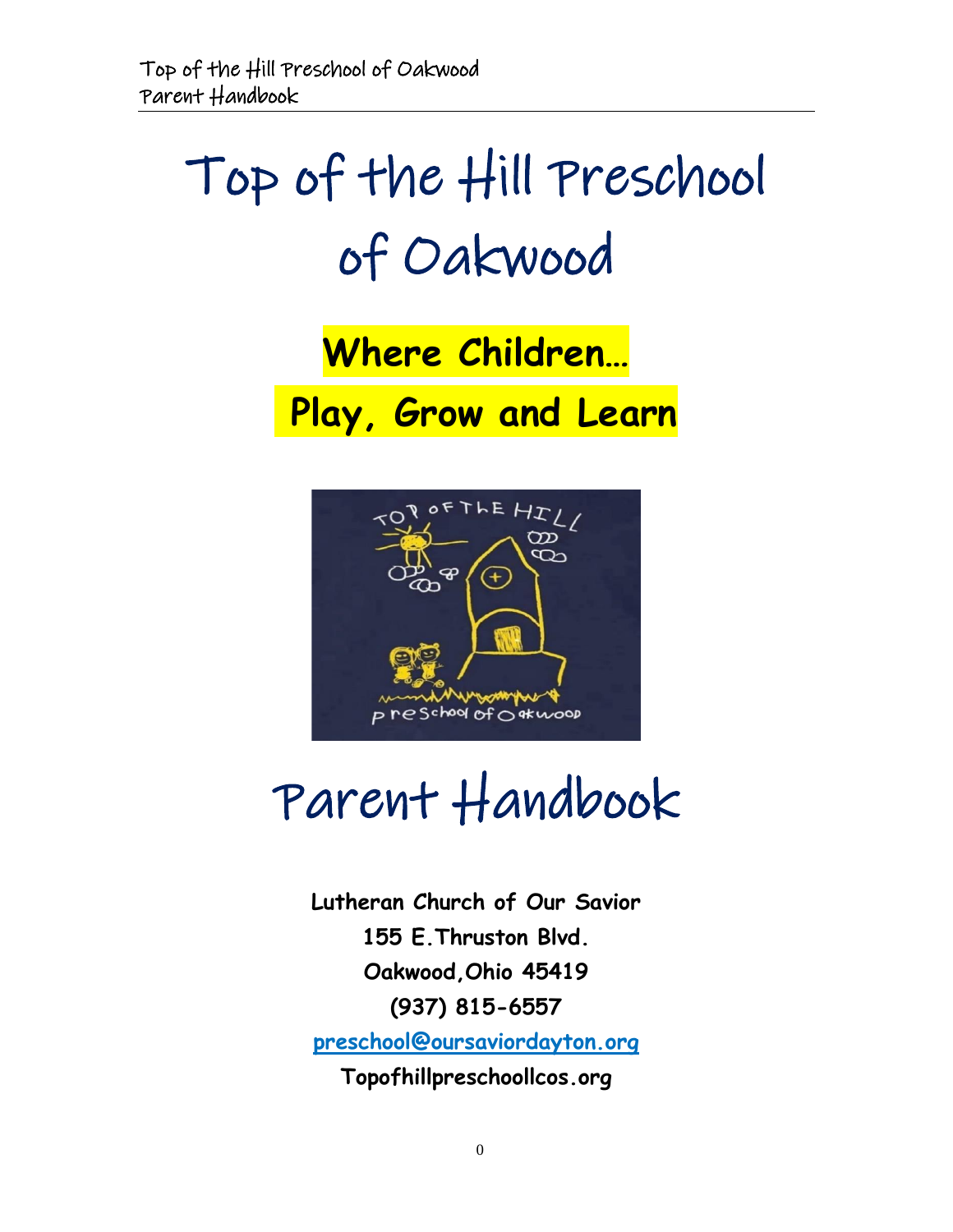# **CONTENTS**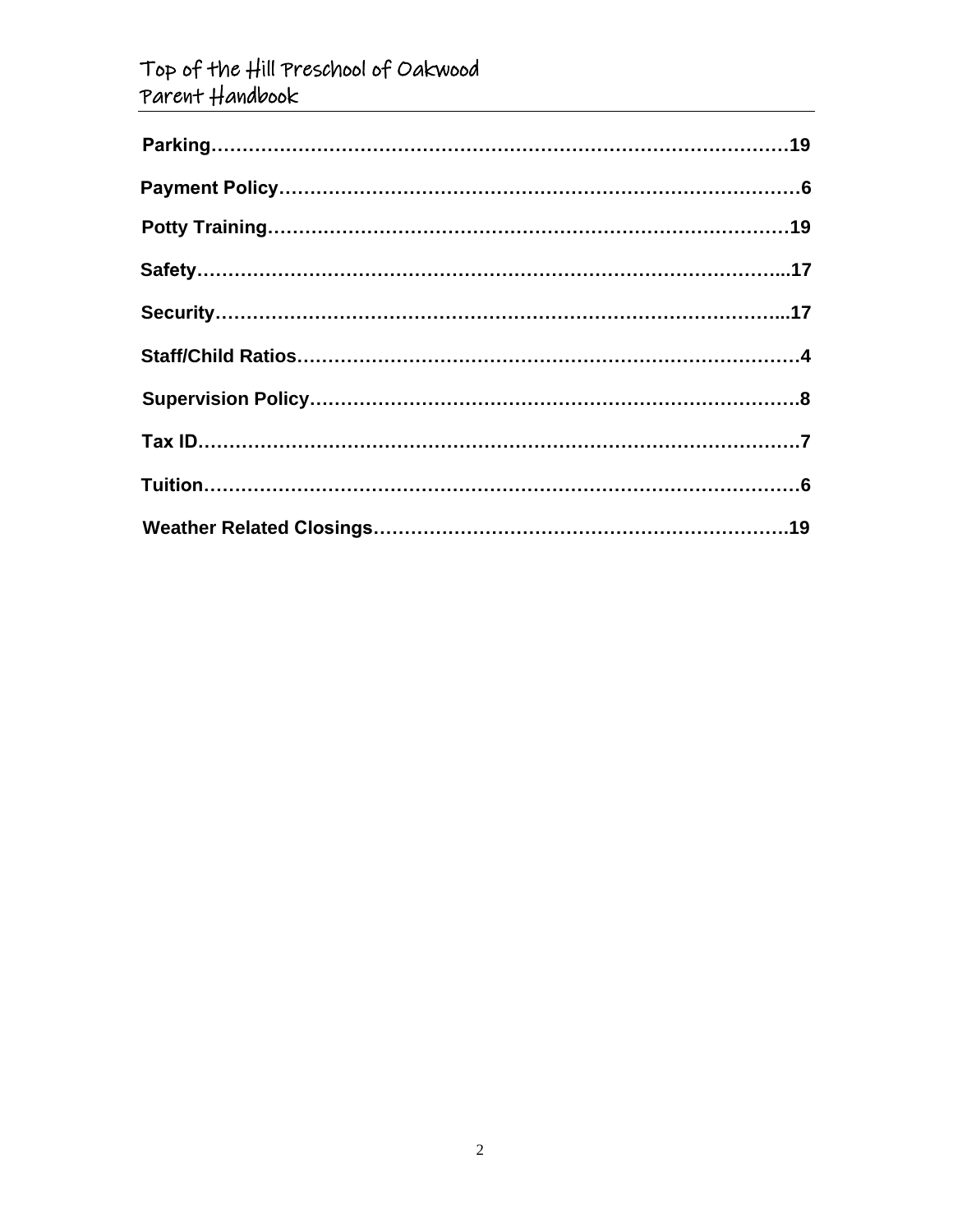Welcome to Top of the Hill Preschool of Oakwood a ministry of Lutheran Church of Our Savior. This handbook contains information regarding the preschool program. It is very important that you read this handbook and keep it handy as long as your child is enrolled in the program. It will answer many of the questions you have about Top of the Hill Preschool.

#### **MISSION STATEMENT**

**PHILOSOPHY** - The philosophy of Top of the Hill Preschool is to provide a program to help children grow – physically, emotionally, socially and intellectually in a secure, warm and loving environment. Ages 2 to 5 years old.

Using the basics of wonder, discovery and understanding, it is the school's endeavor to build on a child's natural curiosity; to help each child realize their own self-worth and to give each child the wonderful experience of sharing friendships.

**GOALS -** We strive to help children gain self-confidence. We provide opportunities for the children to succeed and develop a positive self-image. We encourage children in their awareness of the world around them and their sense of responsibility and belonging. We give children the opportunities for decision-making. We encourage self-help skills as well as pro-social behavior. We help children adjust to group situations; develop self-control and explore ways of interacting with others. We assist parents in the education and rearing of young children. We provide **FUN** experiences for all areas of development. The staff recognizes the importance of balanced growth. They provide opportunities for mental, physical and emotional growth through a variety of creative experiences. Children are encouraged to learn and explore at their own speed in areas that interest them. We are pleased that you have chosen to include us in the growth and development of your children.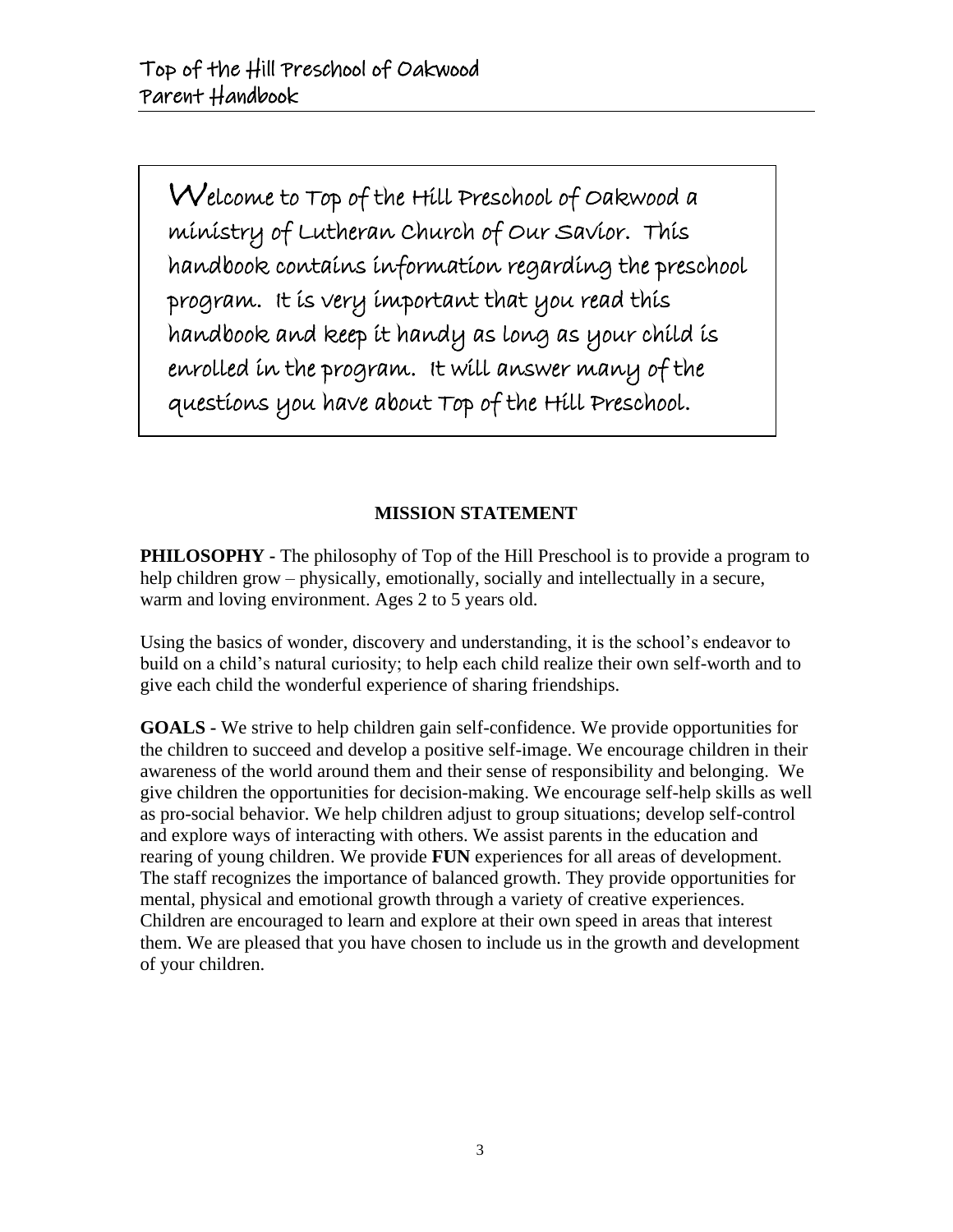#### **LICENSE**

**At the end of the handbook you will find an attachment about licensing and other valuable information concerning the current Pandemic. Please take the time to read this information.**

#### **ADMISSIONS**

Prior to admission to Top of the Hill Preschool, an enrollment tour is conducted. Before a child's first day of school, forms need to be filed in the preschool office. A child is considered to be enrolled in the preschool only after the registration fee has been received. The director confirms the availability of space and the required paperwork is received. This includes basic enrollment and health information. Any change in this information must be communicated to the office immediately so that current information is always on file. This is for the safety of your child. A medical form signed by a physician or certified nurse practitioner is required to be submitted within 30 days of admission. This medical form must be updated every 13 months. Required custody forms also need to be filed; if applicable. All records are kept confidential but shall be available to the Ohio Department of Job and Family Services. Immunization records may be subject for review by the health department.

#### **HOURS AND DAYS OF OPERATION**

The preschool will be in operation Monday through Thursday 9:00 to 11:30 a.m. with optional extended day until 12:30 or 3:00 p.m. Our preschool operates from Labor Day to Memorial Day with the preschool closing for Thanksgiving, two weeks at Christmas, Winter Break in February and Spring Break in March. A detailed school calendar can be found on the preschool's website. The monthly fees are the same each month. The director is on premises during school hours and may be contacted 8:00 a.m. to 3:00 p.m., Monday thru Thursday during the school year. Summer hours vary.

#### **STAFF/CHILD RATIOS AND MAXIMUM GROUP SIZE**

Top of the Hill Preschool will not exceed the following state required ratios:

- 1:7 Toddlers (at least 18 months and less than 2 ½ years)
- 1:8 Older Toddlers (at least 2 ½ years and less than 3 years)
- 1:12 Young Preschoolers (at least 3 years and less than 4 years)
- 1:14 Preschoolers (at least 4 years and not enrolled in kindergarten)

Because we desire to provide a higher level of quality care, we will strive to maintain lower ratios in all classrooms such as 1:6 in the toddlers (2's), 1:8 in the young three's, 1:10 in the threes and 1:12 in the four's and the young five's.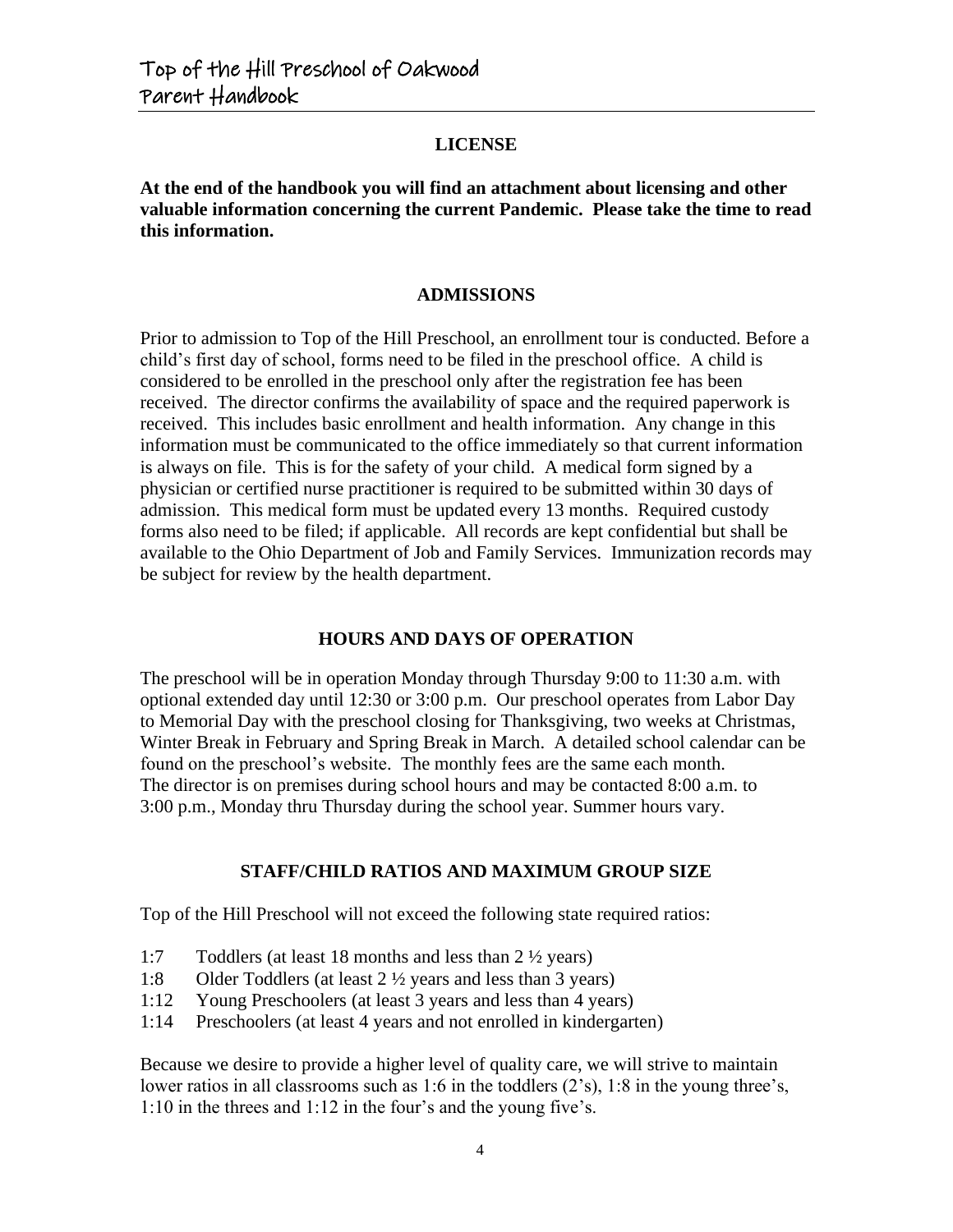The maximum State group sizes are as follows:

- 14 2 year olds
- 16 3 year olds
- 24 4 year olds
- 28 5 year olds

Maximum group size is defined by the number of children in one group that may be cared for at any time. Limitations do not include lunch time, outdoor play or special activities.

#### **DAILY SCHEDULE**

The daily work of the preschool is under the supervision of carefully chosen, qualified teachers, trained in Early Childhood Education. It is the lead teacher's responsibility to implement a program that provides developmentally appropriate learning experiences for each child. Through language arts, math, dramatic play, large and small motor activities, music and art, with a strong emphasis on social interactions, the teacher plans activities for her particular class. It is the preschool's goal to provide each family with a rewarding preschool experience. The children's daily schedule is flexible enough to provide adaptability when necessary but structured enough to provide predictability for the children. We want them to view their school as a safe and comforting place, where they know what to expect and when to expect it.

Specific schedules are posted in each classroom. A typical schedule follows:

#### **2's**

- 9:00 Arrival, children are greeted, temperatures taken, wash hands, open play
- 9:15 Playground (weather permitting) or Gym Time
- 9:45 Potty / Diapers / wash hands
- 9:55 Snack Time
- 10:15 Art Experience
- 10:40 Open Centers
- 11:10 Circle Time (books, finger plays) Movement
- 11:30 Wash hands/ Dismissal for morning
- 11:30 Potty, wash hands for lunch
- 11:30 Lunch
- 12:00 Playground activities or Gym
- 12:30 Wash hands/ Dismissal

(not quite old enough for extended day, just yet!)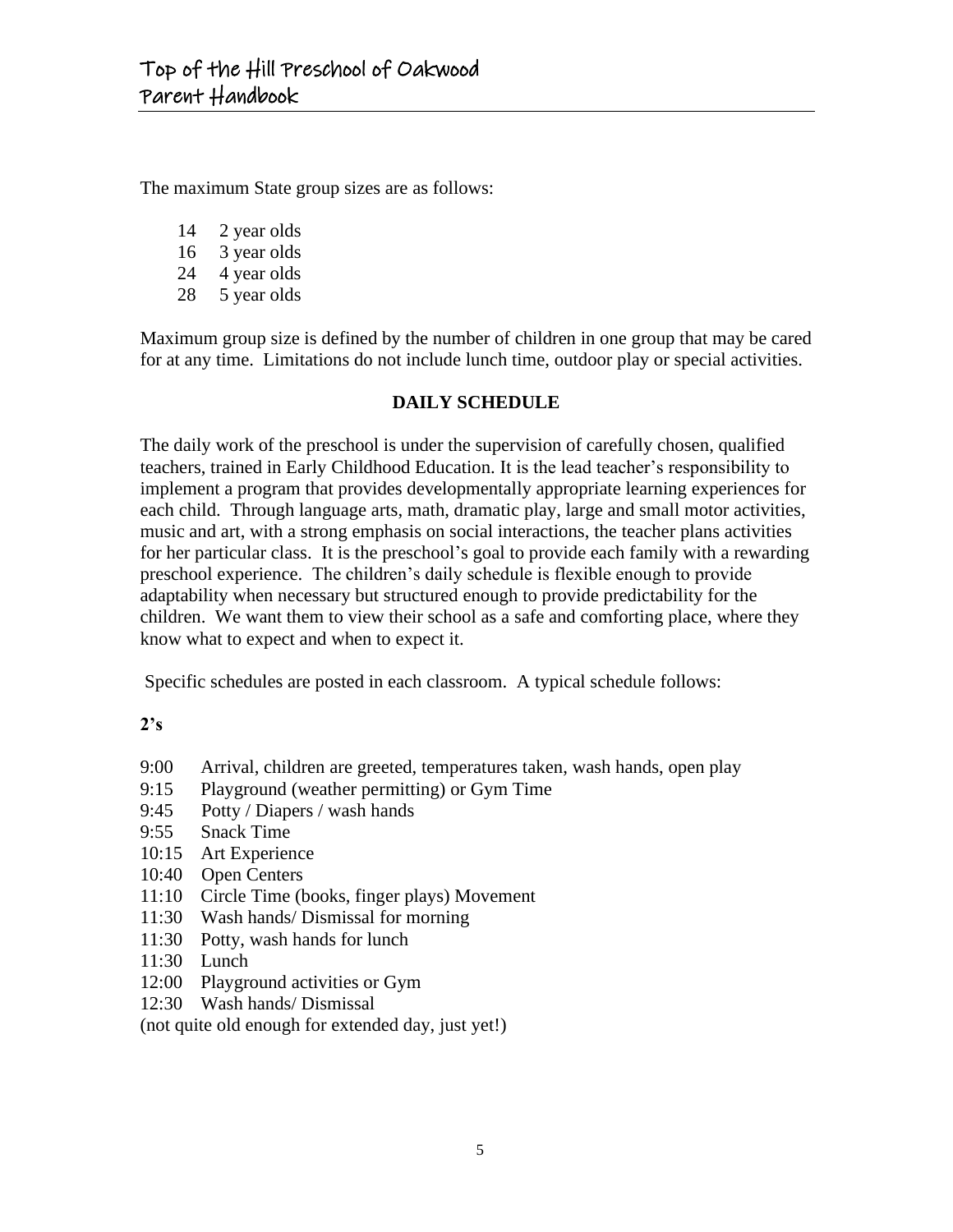#### **PRESCHOOL**

- 9:00 Arrival, children are greeted, temperatures taken, wash hands Open Classroom
- 9:30 Circle Time teacher directed activity based on weekly theme
- 10:00 Planned encounters relating to weekly themes art, music, math, science
- 10:40 Playground activities (weather permitting) or Gym
- 11:10 Short wind-up of the day
- 11:30 Wash hands/Dismissal

#### **EXTENDED AFTERNOON SESSIONS**

- 12:30 Wash hands/ Lunch Bunch goes home
- 1:15 Transition to room #205 or #208 Room activities
- 2:00 Playground or Gym
- 2:40 Return to classroom
- 3:00 Wash hands/ Dismissal

#### **TUITION/FEES AND PAYMENT POLICIES**

Emails with tuition statements will be sent early in the month. You should receive your statement the first day of the month that your child is present. Tuition is due upon receipt. Your statement will reflect the current monthly fee including any charges for extra services for the previous month. These services might include lunches, extended afternoons or late charges. **If you pay by check, please make it payable to Lutheran Church of our Savior.** There is a \$20.00 returned check fee.

If two or more children from the same family are enrolled at Top of the Hill Preschool, there will be a 10% discount for the second child.

The annual rate for a student has been divided by nine so that you may pay the same amount each month. This simplifies bookkeeping for both parents and staff. Since our expenses continue when your child is absent, the preschool does not refund money for days missed. If there is a prolonged illness or hardship, special requests may be brought before the Preschool Advisory Council through the director.

**Extended Afternoon Fee** (\$18.00 per afternoon) - This includes time from 11:30 to 3:00. If your child only stays through until 12:30 the fee is \$7.00 per lunch. Pickup time after lunch is **12:30**. **Any child left after that will be sent to the Afternoon Room for Extended Day activities and the later fee will be charged.**

**Registration Fee** - An annual, non-refundable registration fee of \$50.00 is required. This fee is for each child enrolled. There is a 10% reduction for the second child. A child is not considered enrolled until the registration fee is received.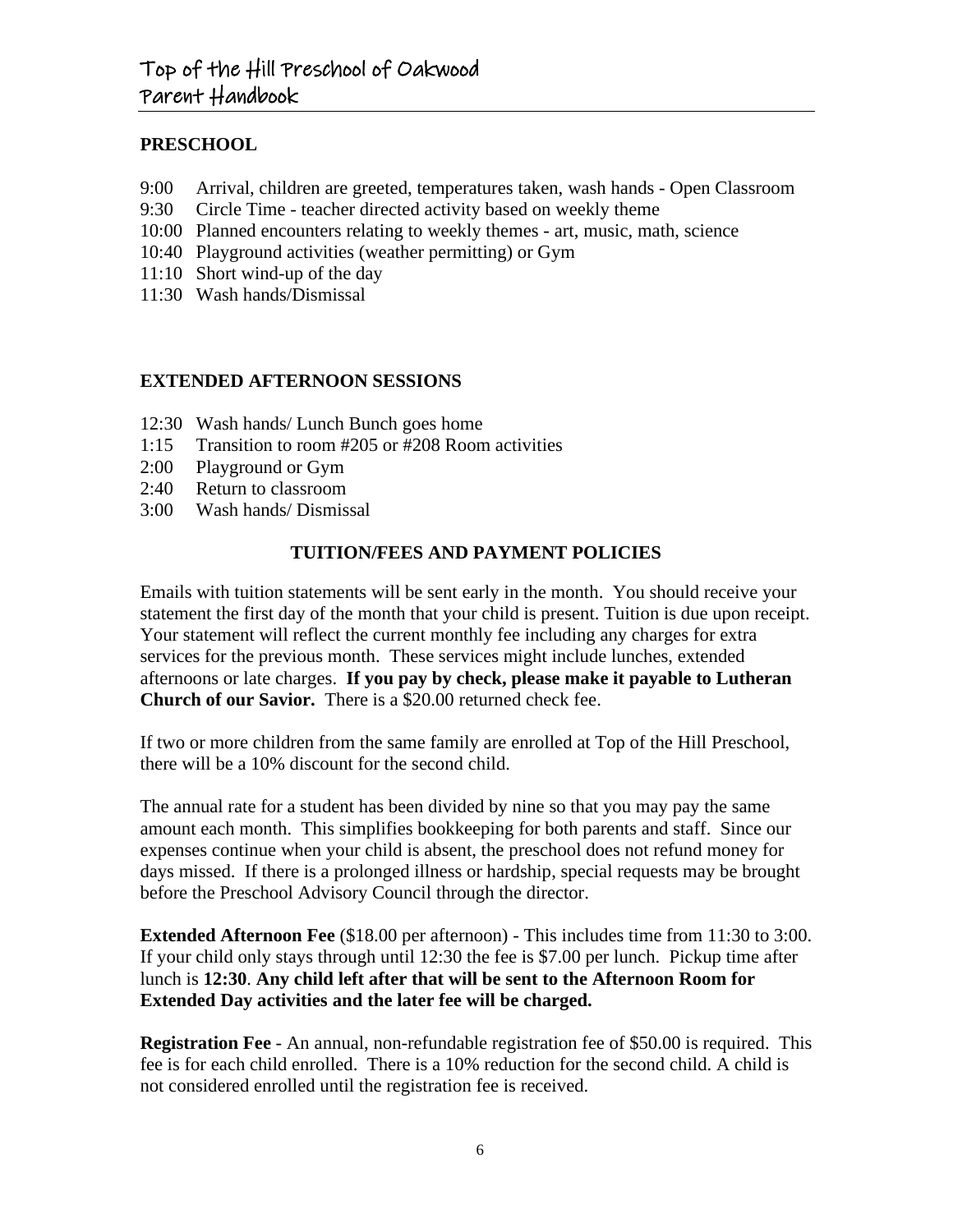**Delinquent Accounts/Returned Checks** – A fee of \$20.00 will be charged for any returned checks due to insufficient funds.

**Withdrawals -** If it should become necessary for you to withdraw your child during the school year, a two-week notice is required.

**Late Pickup Charges -** If a parent realizes that circumstances beyond their control are going to delay pickup, a phone call is requested. This is important as many children fear they have been forgotten when parents do not arrive at their usual time. A late fee of \$5.00 per every 15 minutes may be charged. Please remember that our staff is anxious to get home to their families and commitments.

#### **Tax I.D. -** For tax purposes **our Federal Identification Number is: 31-0597996**

If your child is going to be absent, please call the preschool office at **(937) 815-6557.** We have voice mail and texting, so messages may be left at any time of day as well as email **preschool@oursaviordayton.org.**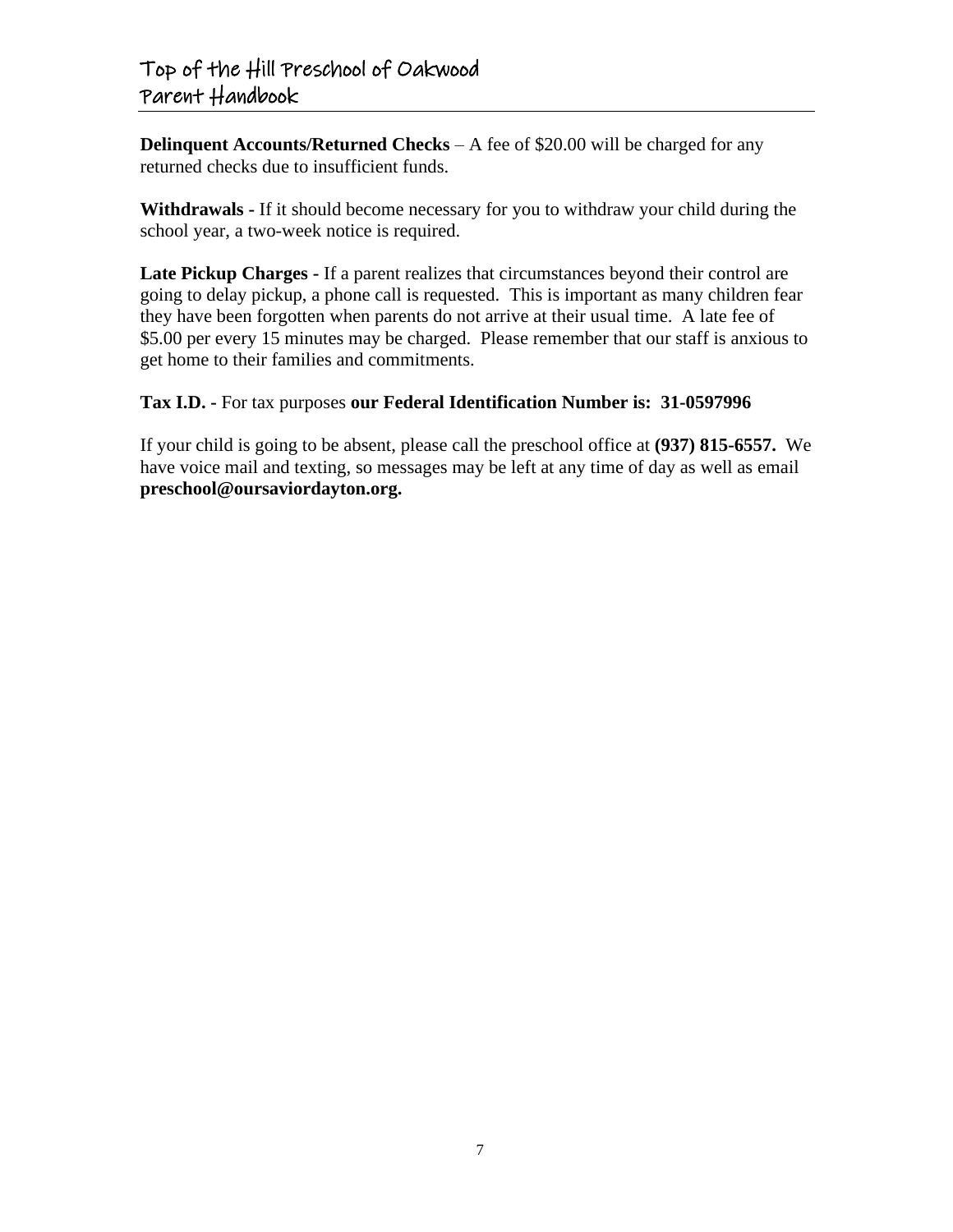#### **FEES 2021-22 SCHOOL YEAR**

MONDAY-THURSDAY \$225.00 per month Two day option-2's Room only \$150.00 per month Lunch until 12:30 \$7.00 per day Extended Day \$18.00 per day Late Fee  $$5.00$  first 15 minutes Returned check fee \$20.00

#### **SUPERVISION POLICY**

A major responsibility of the staff is to ensure the health and safety of each child entrusted in our care. Staff persons are alert to the safety needs of their children, anticipate possible hazards and take necessary appropriate precautionary and preventative measures.

**Arrival/Departure –** For **drop-off**, there is plenty of parking at the preschool and parents/caretakers are asked to park and walk their child to their assigned preschool entrance to a staff member. Children may not be dropped off or sent inside **alone**. Any special messages or special pickup notes etc. are to be given to the teacher. Staff must be made aware of each child's presence before the parent departs. At the time of **pickup**, parents/caretakers are invited to walk to their child's classroom. Parents are asked to make contact with their child's supervising staff member to ensure that the staff is aware that the child has been picked up. Parents are responsible for the supervision of their child before drop off and after pick up.

**Supervision of Children -** At no time will a child be left unattended. Staff will supervise children at all times. If a child becomes ill, they may be isolated in a section of the room not in use, but within the sight and hearing of a staff member. An ill child may also be taken to the preschool office under the supervision of the director.

**Release of a Child** - Staff will release children only to persons on the authorization pickup form provided by the parent. If an emergency arises the parent must provide a written, signed note giving the person permission to pick up their child. Staff will check picture ID's of anyone they do not recognize. Please let people know about this so they bring a picture ID and they are not offended. The children's safety is our #1 priority! Staff will not release children to anyone, including parents who appear to be under the influence of drugs or alcohol. Emergency contacts will be called to transport the child home. Police will be notified if necessary.

**Custody Agreements -** If there are custody issues involved with your child, you must provide the preschool with court papers indicating who has permission to pick up your child. The preschool may deny a parent access to their child without proper documentation.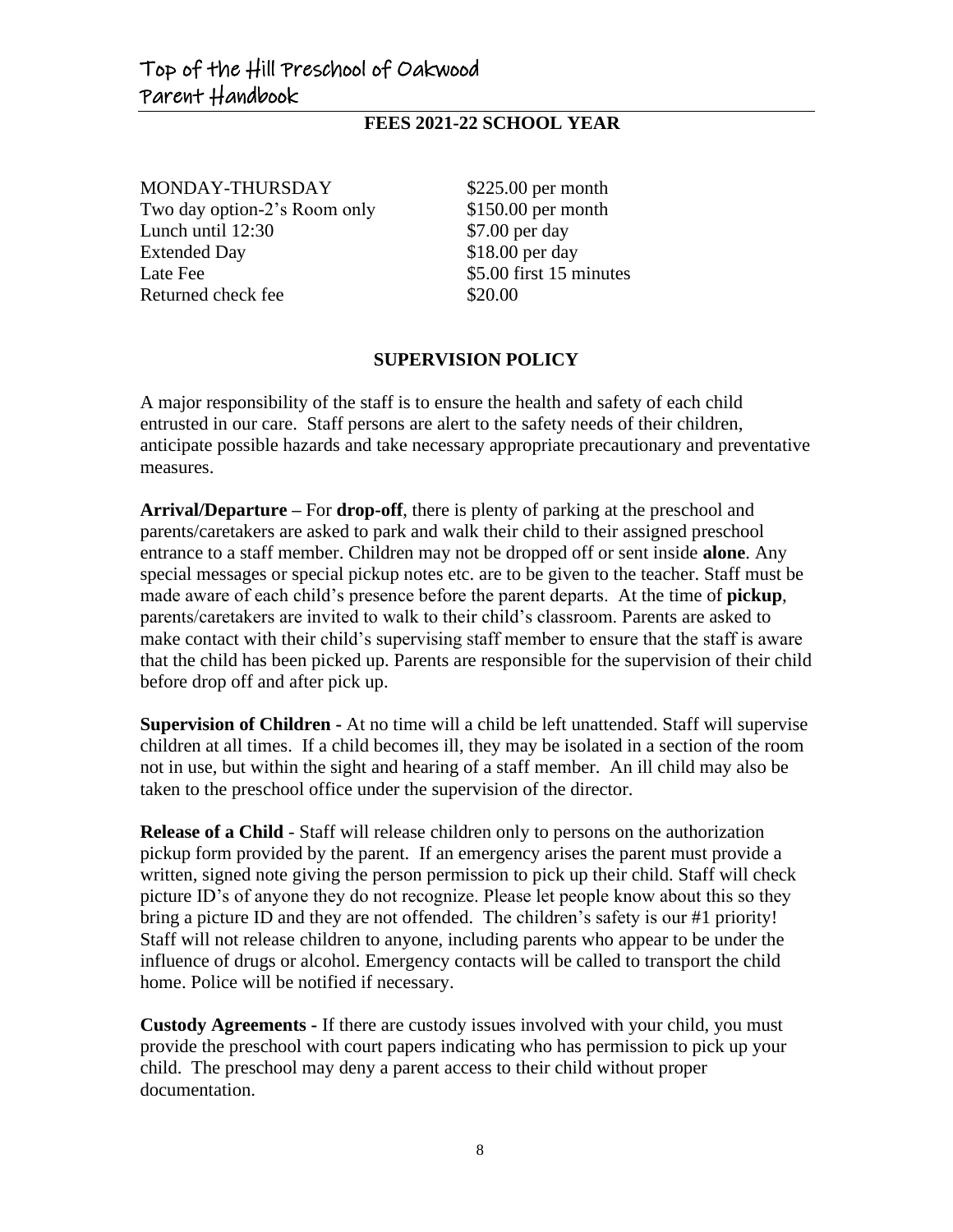**Reporting Child Abuse -** All staff members are mandated reporters of child abuse. If staff has suspicions that a child is being abused or neglected, they MUST make report to the local children's services agency. The safety of children is always our first concern.

**Change of Info –** It is the responsibility of the parent to notify the preschool of any address and/or phone number changes. For the safety of your child all information must be current.

#### **GUIDANCE POLICY**

Top of the Hill Preschool staff believes that helping the child to learn self-control is very important. Our hope is that each child learns self-discipline through careful guidance. Your child will be treated with love and respect. If children are treated with respect, they in turn, learn to respect teachers and their friends. Our expectations will be kept within the child's capabilities and the child will be made aware of these expectations. Positive reinforcement (commenting on children doing the "right" thing) and positive redirection (removing the child and giving them an appropriate activity) will be used. A child may be asked to sit for a short period of time to give the child a chance to regain control if they are having a difficult time. Time outs will be age appropriate in length and done within the classroom. Staff will not impose punishments for failure to eat or toileting accidents. This discipline policy applies to all staff and children while they are at Top of the Hill Preschool.

If a situation arises where the child is constantly endangering himself, peers or staff, it may become necessary to dis-enroll the child. Every attempt will be made to work together with the parents and the child to correct the behavior prior to this occurring. If the child demonstrates behavior that requires frequent "extra attention" from the staff member, we may choose to develop and implement a behavior management plan. This plan would be developed in consultation with the parents and would be consistent with the requirements of Appendix A to Rule 5101:2-12-19 OAC.

#### **LUNCH AND SNACKS**

Top of the Hill Preschool provides a morning snack in each classroom at an appointed time. A parent sign-up snack contribution may be available by your child's teacher as well. Each snack will contain food from at least two food groups; as well as, water. Please let us know ahead of time if your child is not permitted to have any types of foods due to allergies or religious beliefs. Suggested menus and amounts are posted outside each classroom.

**LUNCH –** Sign up for Lunch is optional and easy. Sign up sheets will be available at the door for lunch and extended day (sorry two-year olds, not quite old enough just yet for extended day, but you can stay for lunch!). Parents are required to provide a lunch (we offer water with their lunch) for their child when he/she stays for lunch. **The child's**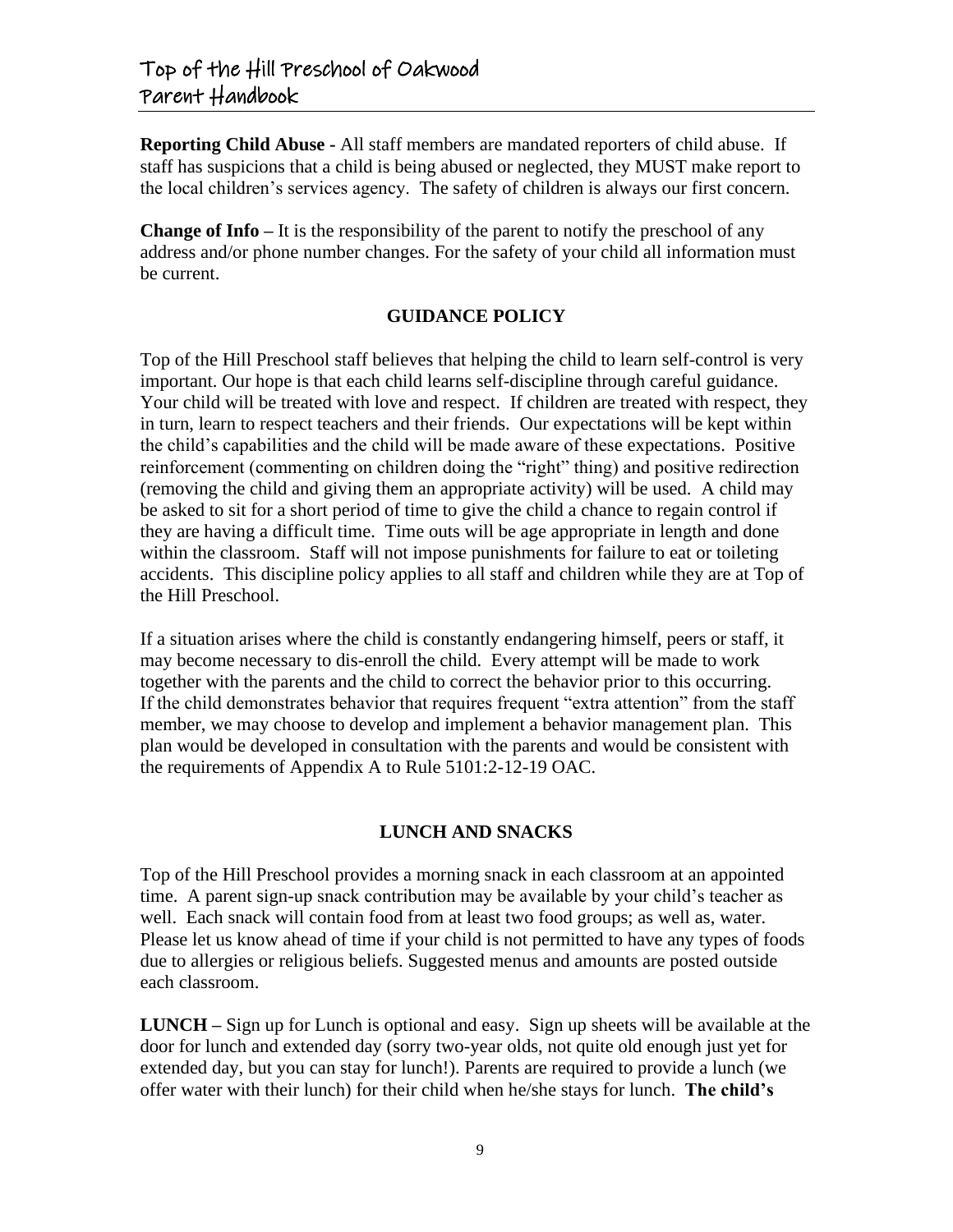**lunch must be marked with the child's name**. Lunches are to be placed in the lunch container located at the bottom of the stairs. Lunches are placed into the refrigerator before 9:30 a.m. and removed at lunchtime. **Ice packs are not necessary.** 

State licensing suggest the lunch supply 1/3 of the child's daily requirements, including foods from each of the following food groups:

- (a) Meat /meat alternative; such as, cheese, eggs or peanut butter -1 serving
- (b) Bread/grains such as bread, crackers or non-sugared cereal 1 serving
- (c) Fruit/vegetable one serving of each is recommended 2 servings
- (d) Milk one serving of fluid milk

.

The amount of food you send should reflect the developmental stage of your child. Uneaten food will be returned in the lunch box for you to observe. **Please, no candy, soda or other junk food . No nuts, hotdogs, popcorn or other "choking foods". If you send grapes, they must to be cut in half for children under the age of 4.** These items will be returned unopened. At least one staff member supervises the children during each 30 minute lunch period.

#### **ACCIDENTS/EMERGENCIES**

The preschool has devised several procedures to follow in the event that an emergency would occur while a child is in the center's care. In the event of a fire or tornado, staff would follow the written instructions posted in each classroom describing emergency evacuation routes and the procedures to be followed to assure that children have arrived at the designated spot. In order to prepare children for the unlikely need to evacuate, the center does conduct monthly fire drills and periodic tornado drills. Should we need to evacuate due to emergency fire or weather conditions, or the loss of power, heat, or water to the center, you will be called to pick up your child. If a parent cannot be reached, we will contact the emergency contacts as listed in your child's enrollment information.

In the unlikely event there would be an environmental threat or threat of violence, the staff will: secure the children in the safest location possible and contact the parents as soon as the situation allows. Quarterly lockdown drills are conducted as required by the State. An incident report would be provided to the parents if a threat of violence would occur. There is always one staff member present that has received training in First Aid/Communicable Diseases and CPR. In the case of a minor accident/injury, staff will administer first aid and TLC. If the injury/illness would be more serious, first aid would be administered and the parents would be contacted immediately to assist in deciding an appropriate course of action. If any injury/illness is life threatening, Oakwood Public Safety will be contacted, parents will be notified, and the staff member will accompany the child to the hospital with all available health records. Staff may not transport children in their vehicles. Only parents or Oakwood Public Safety will transport.

An incident/injury report will be completed, and given to the person picking up the child on the day of the incident/injury if any of the following occur: the child has an illness,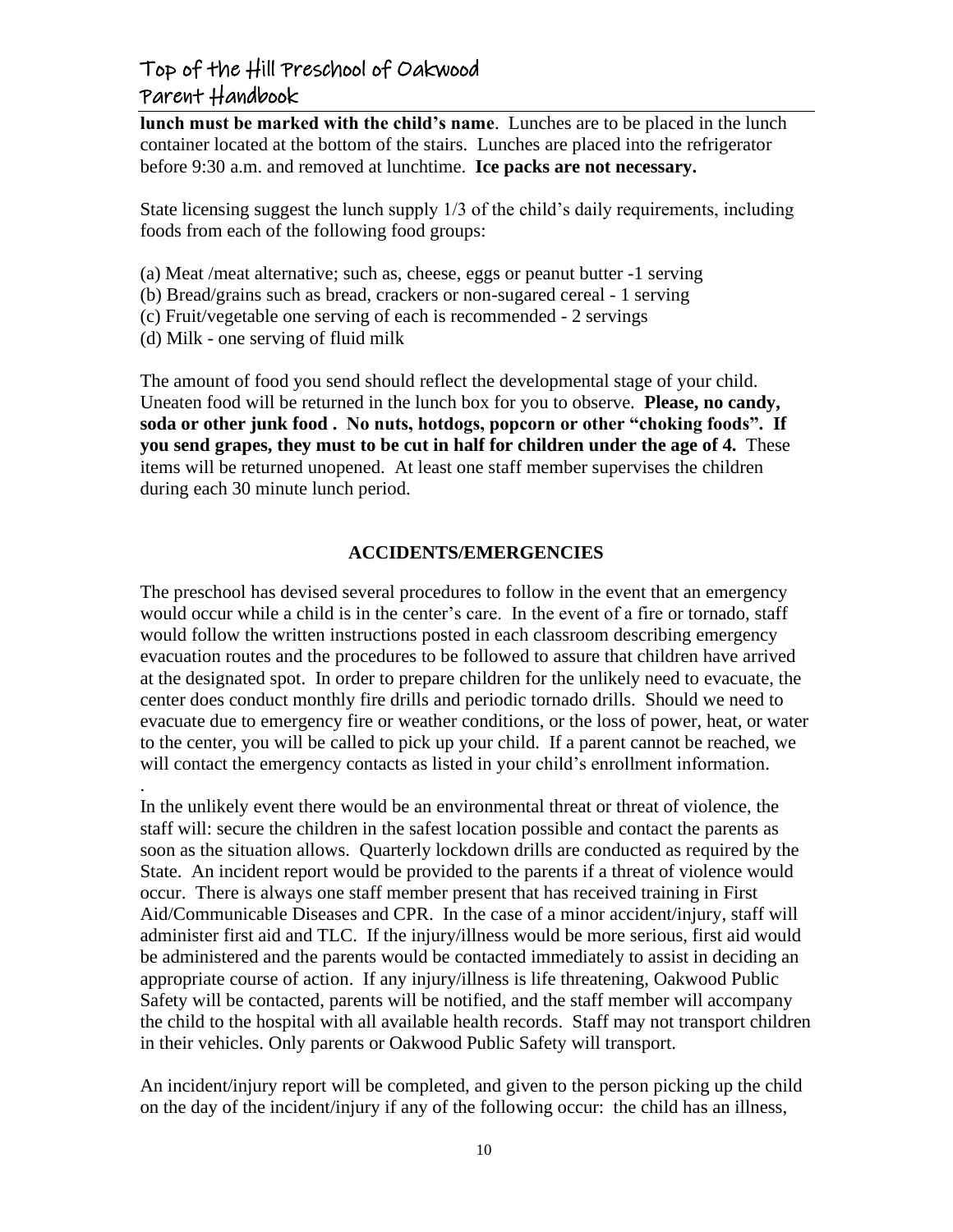accident, or injury that requires first aid; the child receives a bump or blow to the head, the child has to be transported by Oakwood Public Safety, or an unusual or unexpected event occurs which jeopardizes the safety of the child. If a child requires emergency transportation, the report shall be available within 24 hours after the incident occurs. The preschool shall also contact the licensing personnel from the appropriate ODJFS office within 24 hours when there is a "general emergency" or "serious incident, injury or illness".

First Aid kits are available in room #205 and between room #207 and #209 and on the stage of the Fellowship Hall.

Parent's names and home phone numbers are in each classroom and are available to parents of that classroom, as long as release of information was indicated on the enrollment form.

Other emergency numbers are: City of Oakwood Fire and Police Dept. 937 298-2122, Poison Control 1-800-222-1222, Children's Services 937 224-5437. A file for each child is kept in the preschool office with the names and phone numbers of two local emergency contacts. Parents are always called first at home, work or cell phones. If the parents cannot be reached and there is a real emergency, a staff member must accompany the child to the Emergency Room at the hospital and take the child's file with them. These forms are located in a file with the child's name in the Preschool office. Incidents are recorded and filed, and, if appropriate, a copy is sent to the Ohio Department of Jobs  $\&$ Family Services. Attendance records are kept in the classrooms and are on file for one calendar year. All other forms and records are kept on file in the preschool office.

#### **MANAGEMENT OF ILLNESSES**

Top of the Hill Preschool provides children with a clean and healthy environment. However, we realize that children sometimes become ill from time-to-time. If this is your child's first group care experience, it is possible that they may experience more frequent illnesses at the beginning before their immune system becomes more active. Temperatures will be taken at each drop-off entrance upon arrival by a preschool staff member. We observe all children as they enter the classroom to quickly assess their general health. Upon entering the classroom the child is asked to wash their hands before starting to play. We ask that you do not bring a sick child into the classroom. They will be sent home! Please also plan ahead and have a backup care plan in place if you are not able to take time off from work/school.

**A child with any of the following symptoms will be immediately isolated and discharged to the parent or guardian or person designated by the parent or guardian:**

- Temperature of at least 100 degrees Fahrenheit when in combination with any other sign or symptom of illness. Temperature shall be taken by a no-contact thermometer.
- Diarrhea (three or more abnormally loose stools within a twenty-four hour period).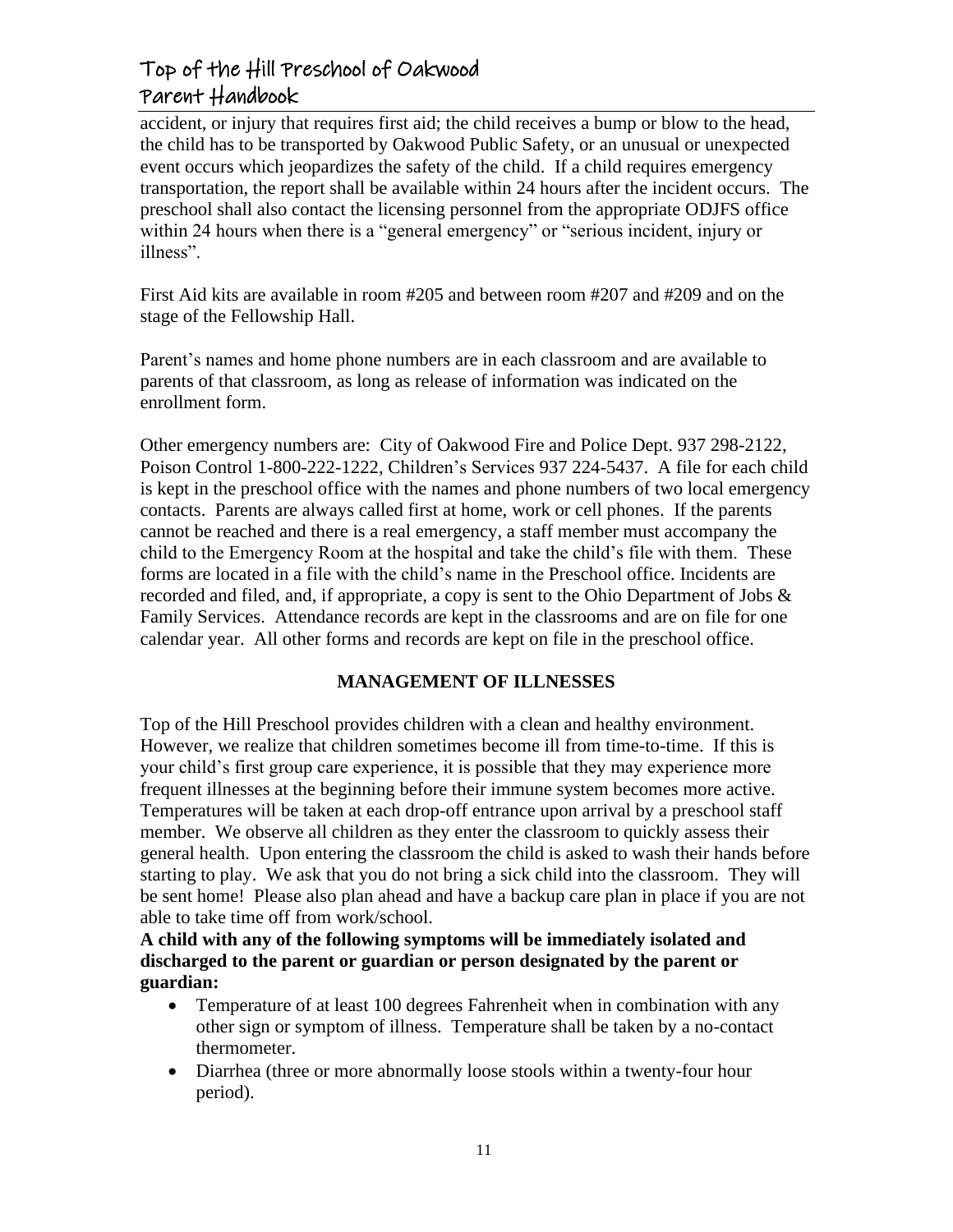- Severe coughing causing the child to become red or blue in the face or to make a whooping sound.
- Difficult or rapid breathing
- Yellowish skin or eyes
- Redness of the eye, thick and purulent (pus) discharge, matted eyelashes, burning, itching or eye pain.
- Untreated infected skin patches, unusual spots or rashes.
- Unusually dark urine and/or gray or white stool.
- Stiff neck with elevated temperature.
- Evidence of untreated lice, scabies or other parasitic infestations.
- Sore throat or difficulty in swallowing.
- Vomiting more than one time or when accompanied by any other sign or symptom of illness.

Any child demonstrating signs of illness listed above will be isolated and carefully observed for symptoms. The parent will be notified. If a child does not feel well enough to participate in center activities, the parent will be called to pick up the child. Anytime a child is isolated, they will be kept within sight and hearing of a staff member. The cot and any linens used will be washed and disinfected before being used again.

Parents will be notified by a sign on the door of the classroom if children have been exposed to a communicable illness. Children will be re-admitted to the preschool after at least 72 hours of being free of fever and other symptoms. If they are not symptom free, a doctor's note will be required stating that the child is not contagious. Parents are to notify the preschool whenever a child will be missing for a day. You may call, 24-hours a day, and leave a message.

**Medications -** The preschool will administer medications to a child only after the parent completes a Request for Medication form. All proper sections must be completed and the medication handed to the teacher each day. Medications will be stored in a designated area inaccessible to children. Medications may NOT be stored in a child's cubbie/mailbox or backpack. Prescribed medications must be in their original container and administered in accordance to the label instructions. If parents request any different dosages or uses, a physician must provide written instructions on the Request for Medication form.

**Food Supplements or Modified Diets -** If your child requires a food supplement or a modified diet, you must secure written information from your child's physician regarding this. Please speak with the director for more details regarding this.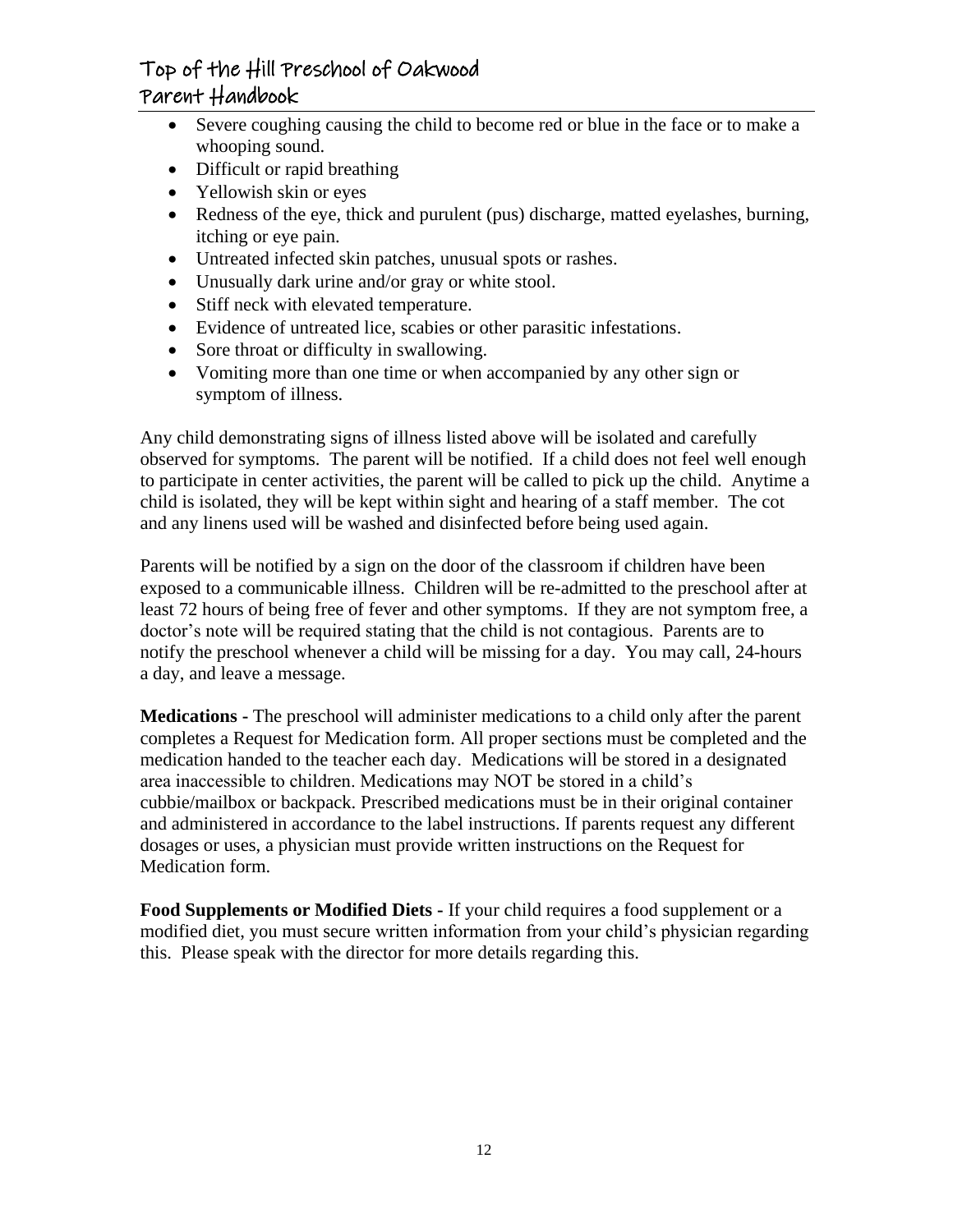#### **OUTDOOR PLAY**

Research has shown that children stay healthier when they have daily outdoor play. Based on this information and state requirements, outdoor play will be included in our program on a daily basis. We will limit the amount of time outside when the temperatures are very warm or very cold. Children will not be taken outside when the temperature (wind chill and heat index factored in) drops below 32 degrees or rises above 90 degrees. If the situation requires it, we will also adjust outdoor time due to rain, threatening weather, ozone warnings, etc. On days that outdoor play is not provided due to these conditions, we will include a time for indoor gross motor activities in the Fellowship Hall. Please send your children with the proper clothing so they may be comfortable and safe whenever we are outside. This includes hats, mittens and boots in the wintertime. We provide a fenced playground on the grounds and children are supervised at all times. Each class is outside or in our spacious gym for approximately 25-30 minutes each morning.

#### **PARENT PARTICIPATION**

At Top of the Hill Preschool we welcome parent involvement. Parents are encouraged to participate, whenever possible, in the activities at the preschool. Parents have unlimited access to all areas of the building used for the preschool during hours of operation. Teachers are available to discuss a child's progress or needs at any time. However, due to staff responsibilities and schedules, parents are asked to make appointments with the staff when it is necessary to engage in any lengthy conversations. Teachers want to be able to focus on your child at these times. A conference day will be offered in the spring for you to meet with your child's teacher. The preschool will be closed for conference day however, child care will be offered during your appointment time.

If parents have any concerns or questions at any time, it is recommended that the following chain of command be used until an answer or solution is found:

- 1. Child's Teacher
- 2. Director
- 3. Preschool Advisory Council

Please feel free to bring concerns up when they occur. Often, they can be addressed when they are little problems, before they grow into bigger problems. The staff fully realizes that you are entrusting us with your little ones and we want our relationship to be a good one.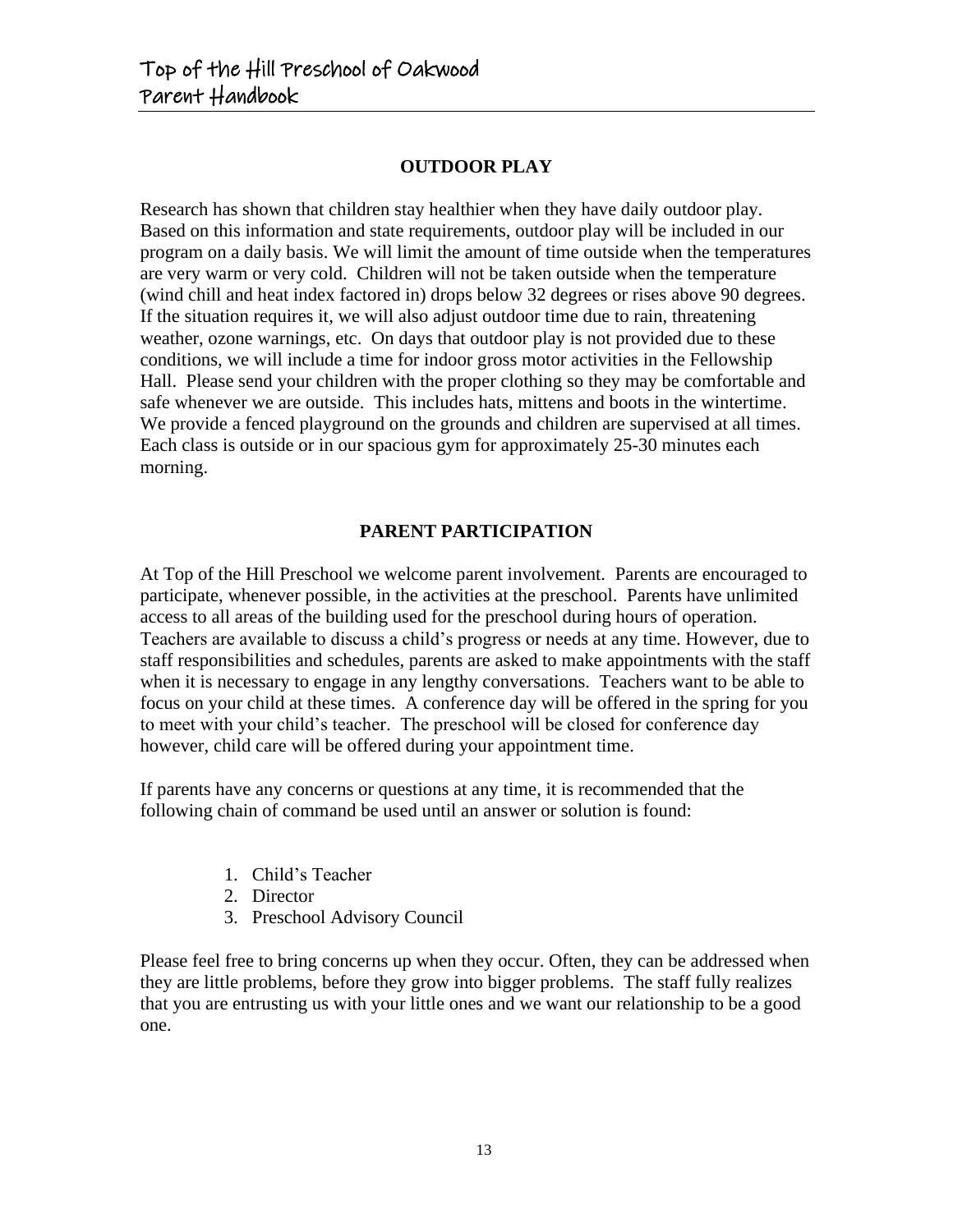There are many ways to be involved at all ages. We believe that early involvement will provide a sound groundwork for future years. Parents often ask, "What can I do?" A few of the ways to help out may seem little to you but to us they are huge!

**PARTIES** - Parents are asked to contribute snacks, juice, cups and napkins for special occasions. We have three or four scheduled parties each year. Sign-up sheets are usually posted about two weeks before each party.

**SHARE TALENTS** - We have had many wonderful exposures to art, music, woodworking, business, cooking, vocations, etc. through the efforts of sharing parents. This is age appropriate for most classes during the year. We do ask that parents of 2 year olds wait until after Christmas to volunteer. Please speak to your child's teacher if there is a talent you wish to share.

**MONTHLY LETTERS** - Each preschool teacher sends home a newsletter each month pertaining to the activities of that particular classroom. Once a month, a general newsletter is published from the director. A copy will be placed in your child's mailbox or you might find it in your child's backpack and the newsletter can be found on our website.

**SPECIAL ACTIVITIES** - Parents may be asked to help with our Pumpkin Jamboree, our party at Christmas, or the End of the Year Picnic and other times during the school year. If you have other ideas, please let one of us know.

**PARENT BULLETIN BOARD** - This board is located next to the Preschool office outside room #214. Our license, fire, weather and lock-down drill logs, inspection findings, notices and other bits of information are located here. If you wish to post any notices, please check with the preschool office.

**CHILDREN'S BIRTHDAYS** - We love to help you celebrate your child's birthday. Treats can be simple things such as muffins or cookies. We just ask that you not send cupcakes for the two year olds, they are so pretty but often too much for them to eat. Just let your child's teacher know the previous class so that we can help make it a special day for your child.

**ROOM BULLETIN BOARDS** - Each class has a bulletin board located next to their entrance. Messages are left there so please check from time-to-time.

**PARENTAL & STAFF CONCERNS** - Concerns are to be voiced first to the child's teacher, second, they are to be brought to the attention of the director and third they are to be voiced to the Preschool Advisory Council. Preschool Advisory Council consists of a Parent and Teacher Representative, LCOS Parish Council Preschool Liaison, Youth/Children Director and Preschool Director.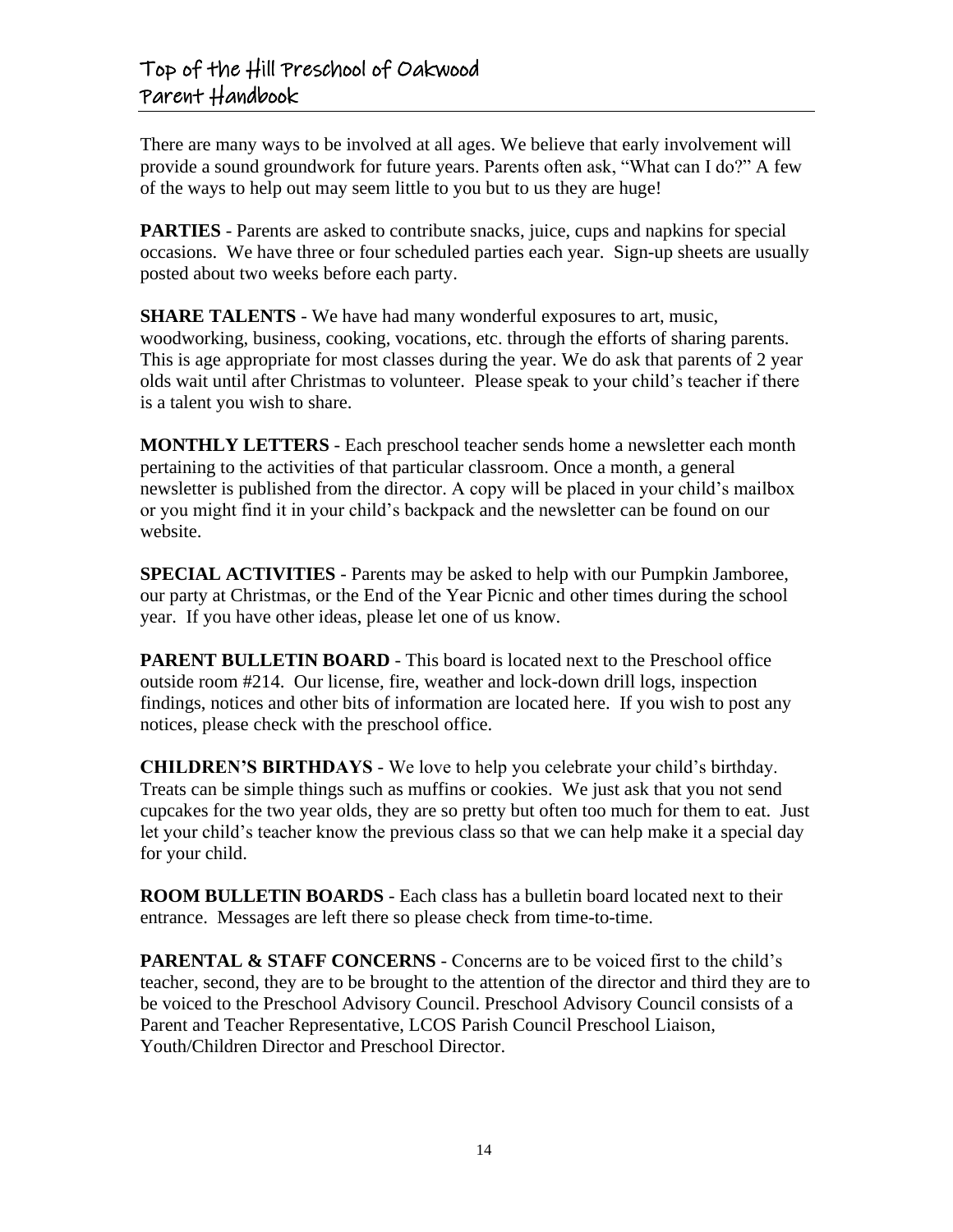are encouraged to meet one on one with their child's teacher.

**CONFERENCES/ASSESSMENTS-**each fall, Goodwill Easter Seals of Miami Valley offers their child screening program to our students. With parent permission, a specialist will conduct a developmental screening and the results will be sent home. Your child's lead teacher will also send home an assessment in the fall and a Conference Day is scheduled in the spring (please see the calendar on our website) in which parents

**CONFIDENTIALITY-** at Top of the Hill Preschool, confidentiality is valued and maintained. Discussion of students, classroom situations, or staff outside the preschool is not allowed. Please note that any evaluations or observations of your child will be copied and kept in your child's file located in the Preschool office. This will serve as a communication and reference tool for teachers, to ensure that the classrooms children come and go from year to year, will provide continuity. Sometimes, it may be necessary for a teacher or the Director to discuss concerns about your child with your child's caretaker whether it is grandparents, sitters, nanny or au pair. In addition, teachers may discuss children or situations amongst each other or with the Director for guidance and advice. All with the goal of what is best for your child. Serious concerns would always be shared directly with only the parent.

#### **EXTENDED AFTERNOON SESSIONS**

To further accommodate families, we are pleased to offer Extended Afternoon Sessions. This is a less structured time for children to share with their friends and a few extra hours for Mom and Dad. Children are welcome to stay for Lunch or Extended Day on any day, just sign them in and place their lunch in the lunch cart.

The adult bringing in the child is responsible for signing the child in to stay for Lunch or Extended Day. It is also important to inform the teacher. The adult may want to leave special instructions; i.e., phone number, who will be picking up.

#### **SCHEDULE:**

| 2's |                                  | <b>Preschool</b> |                                  |
|-----|----------------------------------|------------------|----------------------------------|
|     | 11:30 Transfer from Preschool to |                  | 11:30 Transfer from Preschool to |
|     | Potty time/hand washing,         |                  | Potty time/hand washing          |
|     | Lunch                            |                  | Lunch                            |
|     | Noon Outside or Gym time         |                  | Noon Outside or Gym time         |
|     | 12:30 Quiet time/room activities |                  | 12:30 Quiet time/room activities |
|     | Dismissal                        | 2:00             | Outside or Gym play              |
|     |                                  |                  | 2:40-3:00 Wash hands, Dismissal  |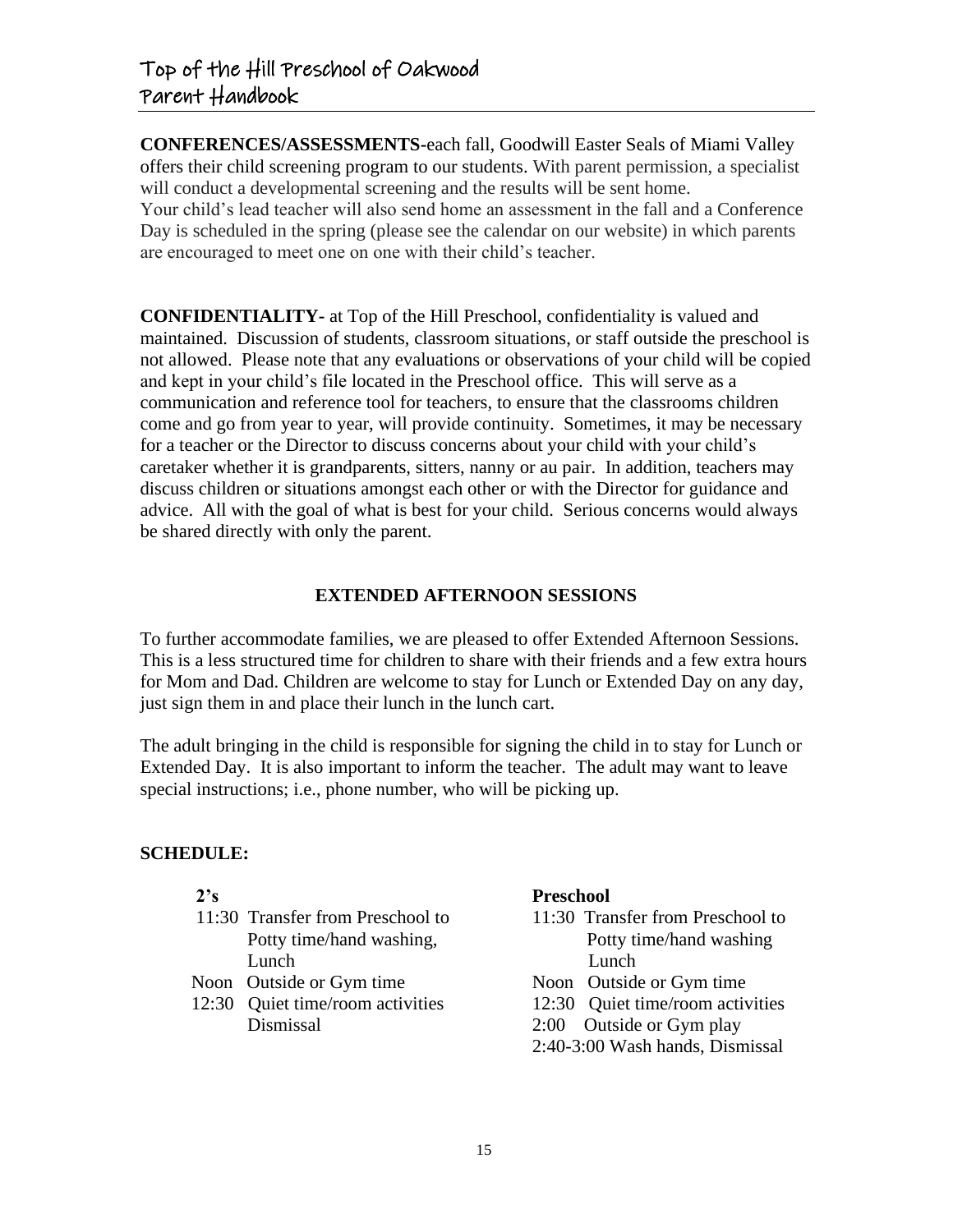#### **CLASS DESCRIPTIONS**

#### **2'S**

This program is for children aged two to three years of age. Children need to be two years old by December 31<sup>st</sup> to enroll in this class. This is an age of doing and constant activity. Our program is designed to accommodate the very busy two year old. Under the watchful eyes of a lead teacher, the children are given opportunities to explore their world. Experiences are age-appropriate and geared to engage each child in various activities encompassing music, art, language arts, science, math, and large and small motor development. Social and self-help skills are part of the daily routine.

Maximum group size: 1 adult to 7 children

#### **3'S & 4'S**

Children are placed in a group with children closest in age to them. Both classes concentrate on the individual child. Age-appropriate activities are planned taking into consideration the needs of each child. Using hands-on real and manipulative materials, the children participate in experiences that introduce them to infinite and varied aspects of the world around them. The combination of ages lends itself to an atmosphere of cooperation and learning from one another. Thinking skills are encouraged.

Maximum group size: 1 adult to 10 children

**YOUNG 5'S** (limited to the twelve oldest children)

This class was instituted to meet the needs of the ever-growing numbers of "Summer Children" whose families have decided to give the child more time to develop. It is an exciting hands-on class that maximizes on the five year old's natural curiosity. The activities of this group are a reinforcement of the child's "school skills", recognition, cutting, tracing, matching, memory, language skills, sequencing, to name a few, and are presented in new and different ways. The lead teacher will provide an atmosphere of "exploring life" through varied activities.

Maximum group size: 1 adult to 12 children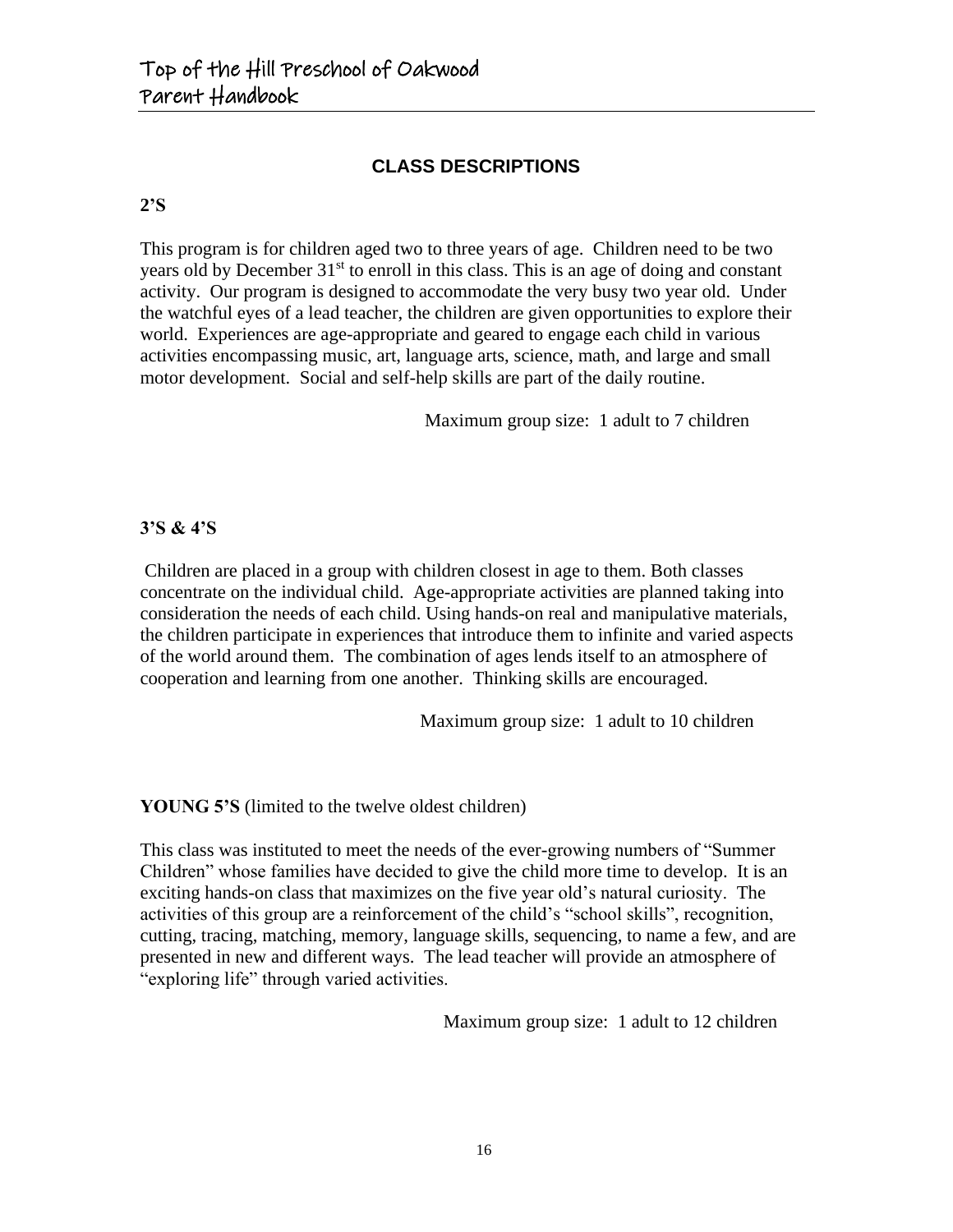#### **SAFETY**

An annual inspection by Oakwood Public Safety is made to ensure building safety.

Children are never to be left unattended and are supervised at all times.

The staff keeps all equipment in safe condition.

Safety rules are followed in the classrooms, on the playground and in the gym.

The use of spray aerosols is prohibited when children are in attendance.

A preschool staff member shall immediately notify the local Public Children Services Agency when the preschool staff member suspects that a child has been abused or neglected, as required under section 2151.421 of the revised code.

A member of the staff is trained in first aid, communicable disease and child abuse recognition and CPR and are present at all times. Lists of these staff members are posted in the preschool office.

A Fire Emergency, Weather Alert and Lockdown Plan are posted in each classroom, explaining the action to be taken and staff responsibilities in case of fire, weather or lockdown emergency.

Tornado drills and monthly fire drills will ensure the ability of the staff and children to leave the area quickly in a safe and orderly manner. Lockdown plan and drills will be conducted quarterly.

For the safety of your child, we require sturdy shoes to be worn at all times. This means sneakers or firm-soled shoes. Flip-flops, Crocs and sandals are not safe to wear when engaged in active play.

Children must be accompanied when arriving and departing Top of the Hill Preschool. When dropping off or picking up children, please park in the parking lot. We ask that you do not leave children unattended in your vehicle. Please be respectful of the handicapped parking spaces and we ask that you do not block the driveway. It is our policy that only custodial parents or their designee have permission to pick up children. No one under 16 years of age is permitted to pick up a child.

**Security -** We try to keep children as safe as we can. You will need to enter the building through the preschool front door and proceed to your child's classroom. The preschool entrance door will be locked after drop off in the morning. If you arrive late and find the door is locked, please use the church's office entrance. In keeping with fire regulations we always have a way of leaving the building. The second floor restrooms are off limits to anyone but children during preschool hours. Our goal is to keep the children and staff as safe as possible.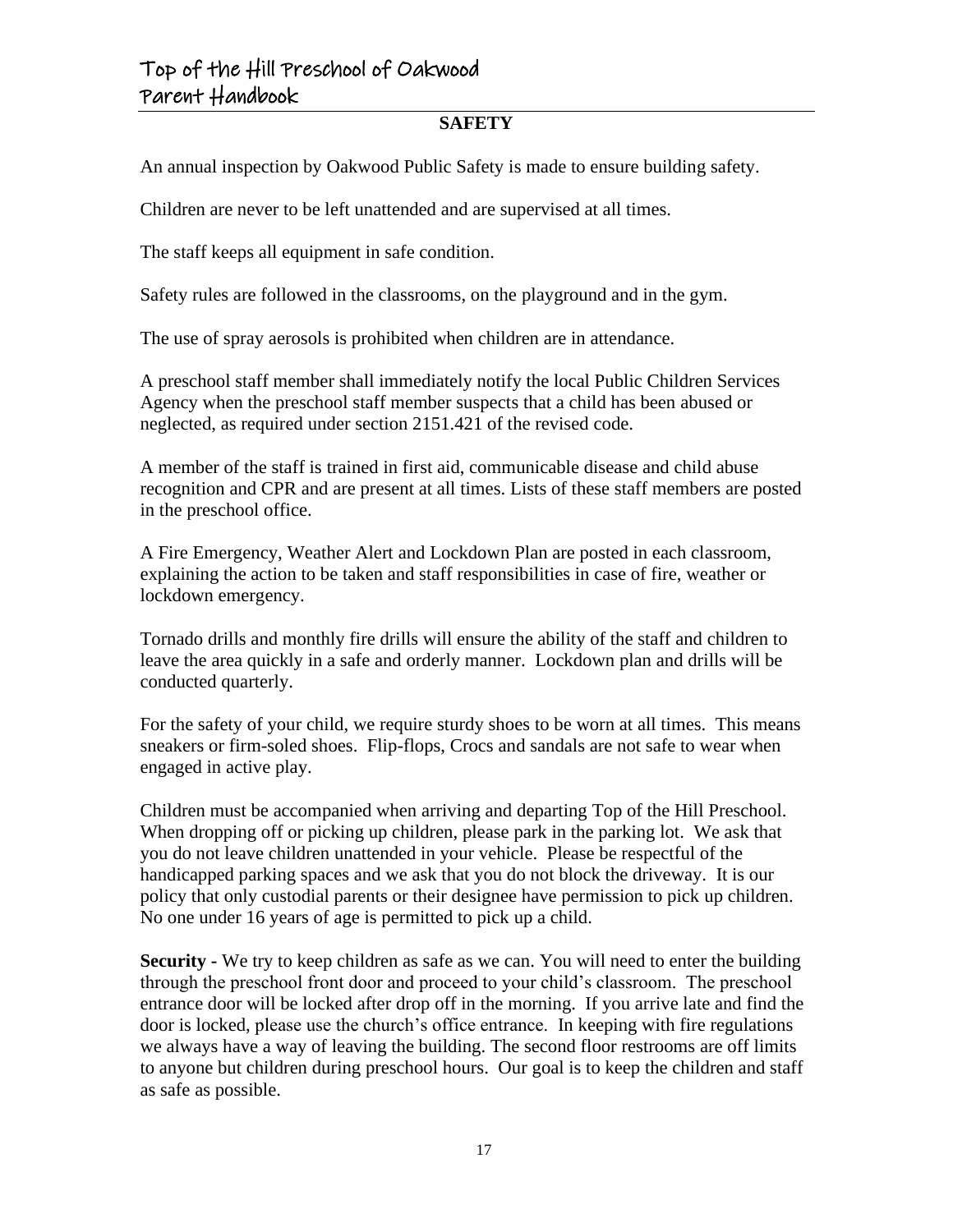#### **GENERAL INFORMATION**

Please dress your child in suitable, comfortable and washable clothes. We do a lot of painting and messy projects. While we use washable paint and encourage the children to use smocks, accidents happen. **Sneakers or sturdy shoes are required** for playtime. **Flip-flops, Croc's and slick-soled shoes** are dangerous for play and have contributed to accidents in the classroom and outside. **We ask that you not send your child to school in sandals, Croc's or flip-flops**. Your child's safety is of the utmost importance to us. Weather permitting, we will be going outside and it is often quite cool in the mornings. We ask that you dress your child appropriately.

#### **Children are not permitted to chew gum.**

Please send a backpack or sturdy school bag marked with your child's name for carrying papers and projects to and from school. For the most part they are responsible for putting papers into their school bag and taking papers out. Please check this daily for important papers.

**BIRTHDAYS** - Birthday celebrations are a big part of your child's life. Notify the child's teacher at least a day ahead of when you wish to celebrate your child's big day. We suggest treats such as cookies, muffins, fruit or juice.

**CLASS ROSTER** - Parents will receive a copy of their child's class roster annually upon request. The class roster will not include children's names and only includes children whose parents have given permission. The class rosters include the names and phone numbers of parents or guardians. This is dated and prepared for each group of children.

**ARRIVALS/DISMISSAL** - Arrival time is 9:00 a.m. The time from 8:30 to 9:00 is teacher planning time and we request that you respect this time so that we are adequately prepared for the children. Dismissal time is 11:30 for the morning, 12:30 for lunch and 3:00 for Extended Day. If you are running late, we ask that you phone or text us, so we can explain this to your child, the preschool cell number is (937)815-6557.

Any child departing after the agreed upon time will be charged a late pickup fee of \$5.00 for any part of 15 minutes. This fee will be added to your next monthly bill.

No child will be dismissed to anyone not listed on the authorization pickup list. Parents must complete a permission form for anyone to pick up other than parents or a legal guardian.

Please mark your child's jacket, boots, mittens, lunch boxes and backpacks with their name. Many children have similar items and we want them to have their special things.